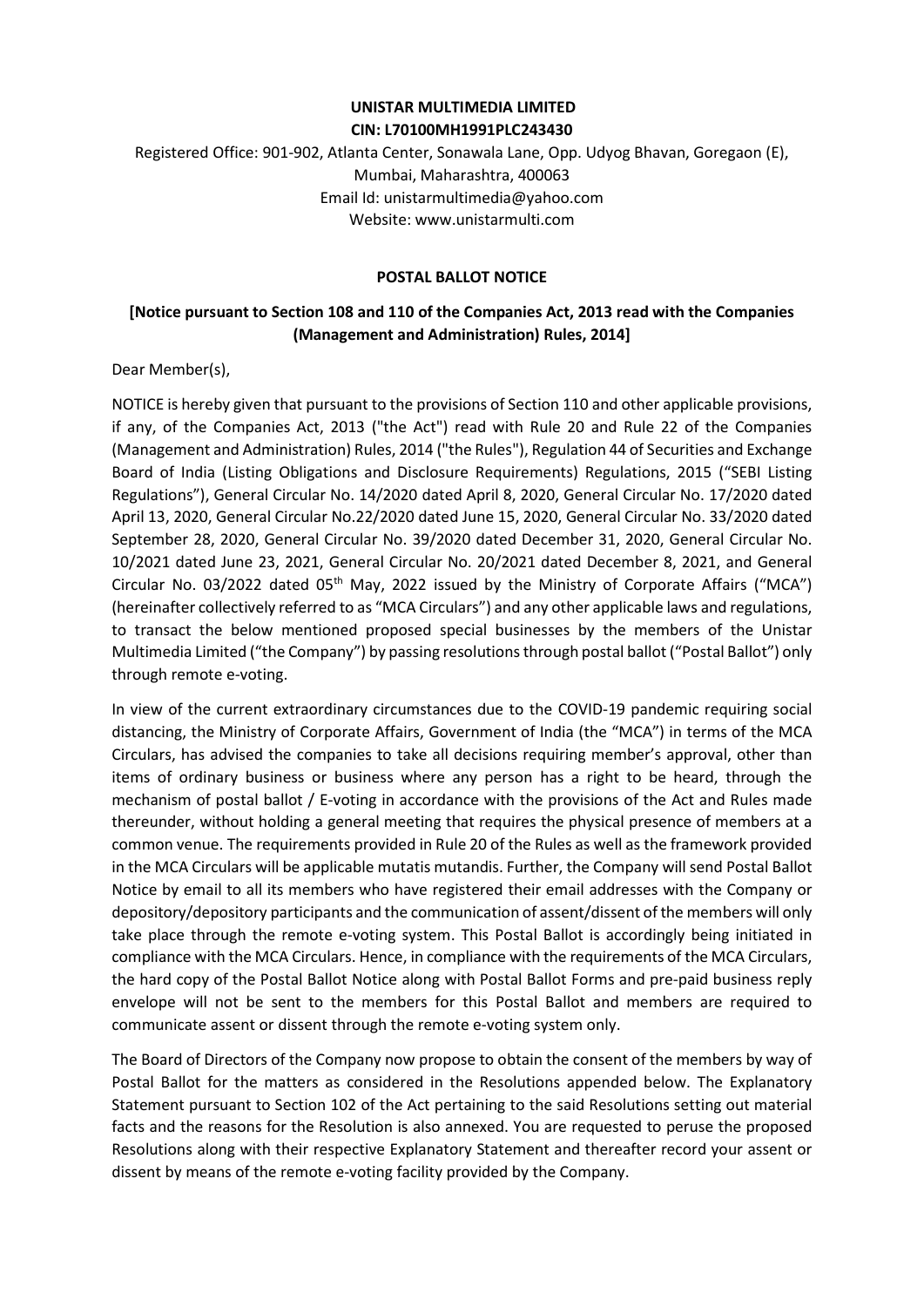#### SPECIAL BUSINESS:

#### ITEM NO. 1 – INCREASE IN THE AUTHORISED SHARE CAPITAL OF THE COMPANY

To Consider and, if thought fit, to pass with or without modification(s), the following as a SPECIAL RESOLUTION:

"RESOLVED THAT pursuant to the provisions of Sections 13, 61 and other applicable provisions, if any, of the Companies Act, 2013 read with the Rules framed thereunder, including any statutory modification(s) thereof, the share capital of the Company be increased from Rs. 10,20,00,000/- (Rupees Ten Crore Twenty Lakhs Only) divided into 1,02,00,000 (One Crore Two Lakh) Equity shares of Rs. 10/- (Rupees Ten Only) each to Rs.25,00,00,000/-(Rupees Twenty Five Crores Only) divided into 2,50,00,000 (Two Crores and Fifty Lakh) Equity shares of Rs. 10/- (Rupees Ten Only) each."

"RESOLVED FURTHER THAT the Board of Directors of the Company (hereinafter referred to as the 'Board', which term shall be deemed to include any Committee of the Board constituted to exercise its powers, including the powers conferred by this Resolution), be and is hereby authorized to do all such acts, deeds and things as may be necessary and incidental for giving effect to this Resolution including filing of all forms, documents with Registrar of Companies and for all the matters connected therewith or incidental thereto, including delegation of any of the powers herein conferred to on any Director(s), Company Secretary or any other officer of the Company."

### ITEM NO. 2 – ALTERATION OF THE CAPITAL CLAUSE IN THE MEMORANDUM OF ASSOCIATION OF THE COMPANY

To consider and, if thought fit, to pass the following resolution as a SPECIAL RESOLUTION:

"RESOLVED THAT pursuant to the provisions of Sections 13, 61 and 64 of the Companies Act, 2013 the existing Clause V of the Memorandum of Association is substituted by the following figures and words namely:

### 'The Authorised Share Capital of the Company is Rs.25,00,00,000/- (Rupees Twenty Five Crores Only) divided into 2,50,00,000 (Two Crores Fifty Lakh) Equity shares of Rs.10/- (Rupees Ten Only) each.'

"RESOLVED FURTHER THAT the Board of Directors of the Company (hereinafter referred to as the 'Board', which term shall be deemed to include any Committee of the Board constituted to exercise its powers, including the powers conferred by this Resolution), be and is hereby authorized to do all such acts, deeds and things as may be necessary and incidental for giving effect to this Resolution including filing of all forms, documents with Registrar of Companies and for all the matters connected therewith or incidental thereto, including delegation of any of the powers herein conferred to on any Director(s), Company Secretary or any other officer of the Company."

### ITEM NO. 3 APPOINTMENT OF MS. SODAGAR PRIYANKA (DIN: 09614744) AS AN INDEPENDENT DIRECTOR OF THE COMPANY.

To consider and if thought fit, to pass with or without modification(s), the following resolution as a SPECIAL RESOLUTION:

"RESOLVED THAT pursuant to the provisions of Sections 149, 150, 152, Schedule IV and other applicable provisions, if any, of the Companies Act, 2013, read with the Companies (Appointment and Qualification of Directors) Rules, 2014 and other applicable rules, if any, Securities and Exchange Board of India (Listing Obligations and Disclosure Requirements) Regulations, 2015, (including any statutory modification(s) or amendment(s) thereto or re-enactment(s) thereof for the time being in force), and the provisions of the Articles of Association of the Company, Ms Sodagar Priyanka (DIN: 09614744) who was appointed as an Additional Director (Non-Executive & Independent) on the Board w.e.f. May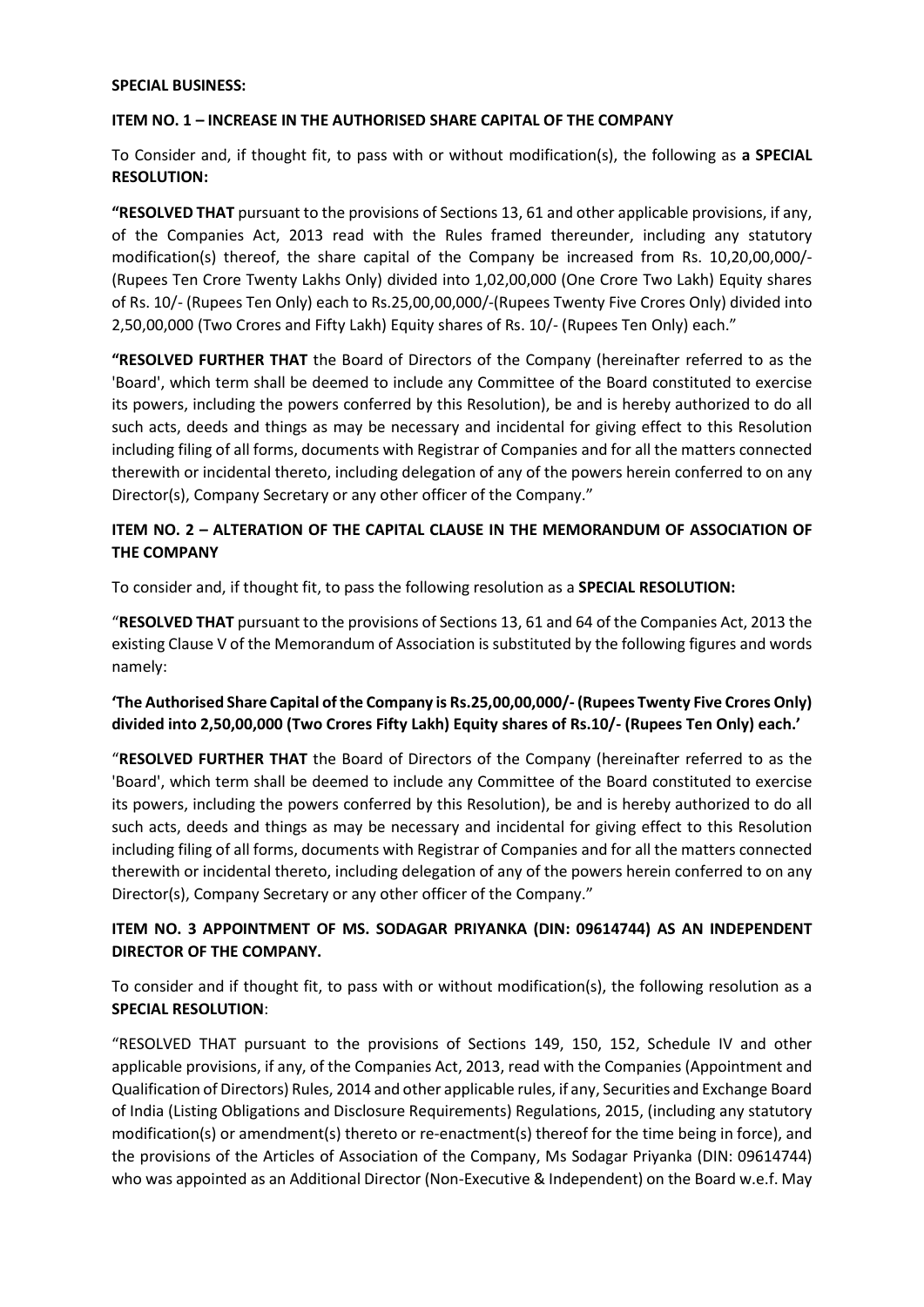23, 2022, pursuant to Section 149, 161 of the Companies Act, 2013 and in respect of whom the Company has received a notice in writing, under Section 160 of the Companies Act, 2013, proposing her candidature for the office of a Director, be and is hereby appointed as 'Non-Executive Independent Director of the Company to hold office for a term of five consecutive years with effect from May 23, 2022, to May 22, 2027, not liable to retire by rotation".

For and on behalf of the Board of Directors,

Unistar Multimedia Limited

Nitin Mistry Place: Mumbai Company Secretary **Date: 23.05.2022**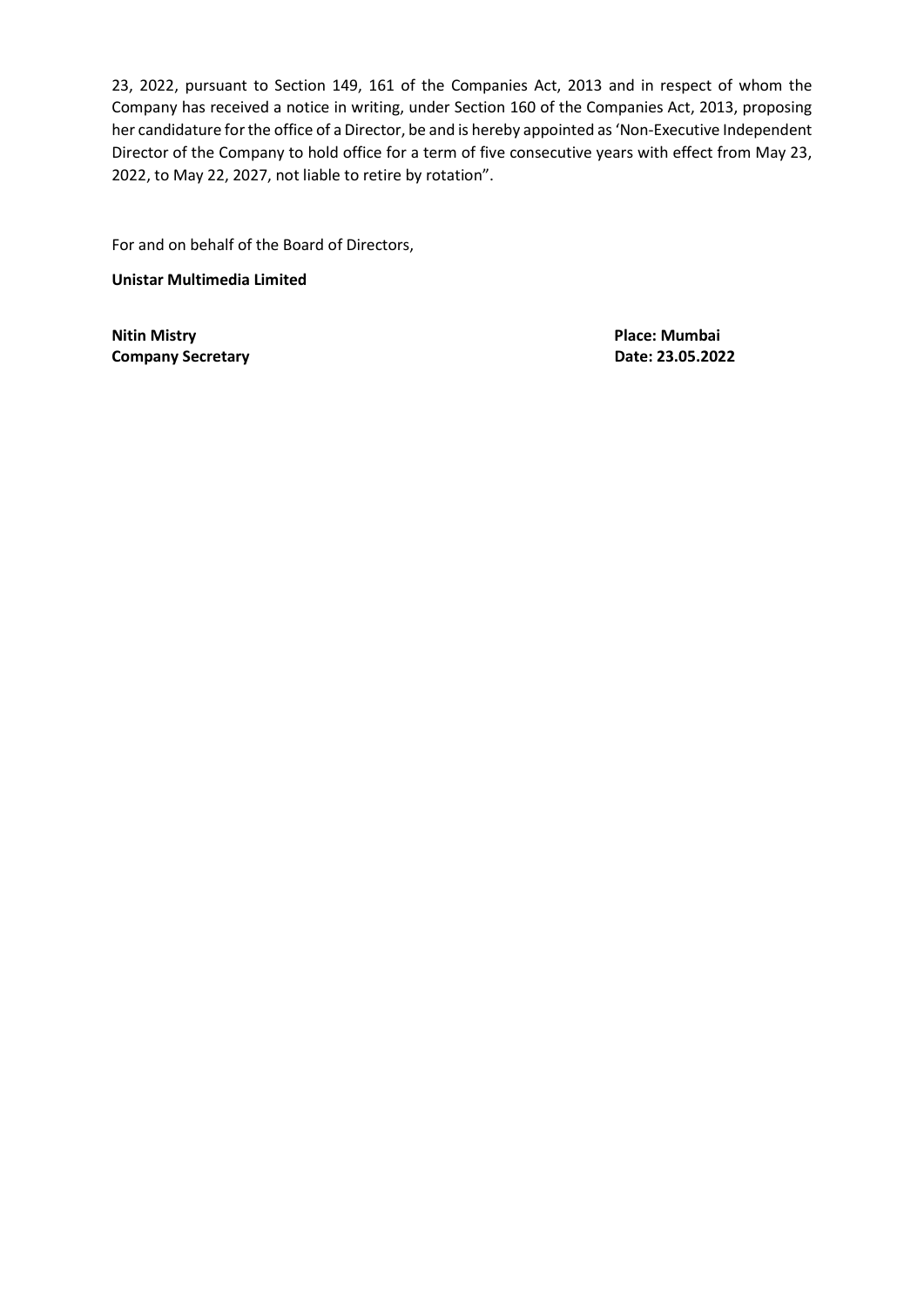#### Notes:

- 1. The Explanatory Statement pursuant to Sections 102 and 110 of the Companies Act, 2013 ("the Act") read with Rule 22 of the Companies (Management and Administration) Rules, 2014("the Rules"), as amended, setting out material facts relating to the Resolutions proposed to be passed is annexed hereto.
- 2. The Postal Ballot Notice is being sent only by email to all the Members, whose names appear on the Register of Members/List of Beneficial Owners as received from National Securities Depository Limited ('NSDL') and Central Depository Services(India) Limited ('CDSL') as on Friday,  $13<sup>th</sup>$  May 2022 (the 'cut-off date') and who have registered their email addresses in respect of electronic holdings with the Depository through the concerned Depository Participants and in respect of physical holdings with the Company's Registrar and Share Transfer Agent, Skyline Financial Services Pvt. Ltd ("RTA").
- 3. Members may note that the aforesaid Postal Ballot Notice has been uploaded on the website of the Company at http://www.unistarmulti.com. The Notice can also be accessed from the websites of the Stock Exchanges i.e. BSE Limited at www.bseindia.com. The Postal Ballot Notice is also disseminated on the website of NSDL (agency for providing the Remote e-Voting facility) i.e. www.evoting.nsdl.com.
- 4. The voting rights of the Members shall be reckoned in proportion to the equity shares held by them on the cut-off date on Friday, 13<sup>th</sup> May 2022 Only those Members holding shares either in physical form or dematerialized form as on the Cut- off date will be entitled to cast their votes by remote e-voting. A person who is not a Member on the cut-off date should treat this notice for information purposes only.
- 5. Pursuant to the applicable provisions of the Act and Rules framed thereunder and the SEBI (Listing Obligations and Disclosure Requirements) Regulations, 2015, the Company can serve notices, annual reports and other communication through electronic mode to those Members who have registered their e-mail addresses either with the Depository Participant(s) or the Company. Members who have not registered their e-mail addresses, so far, are requested to register their email addresses, in respect of electronic holdings with the Depository through their concerned Depository Participants. Members who hold shares in physical form are requested to provide their email addresses to the RTA by sending an e-mail/letter at admin@skylinerta.com or to the Company at unistarmultimedia@yahoo.com.
- 6. Resolutions, if passed by the Members through the postal ballot are deemed to have been duly passed on the last date specified for the remote e-voting i.e. Saturday, the 25<sup>th</sup> day of June 2022. The resolution passed by Members with requisite majority, through postal ballot shall be deemed to have been passed at a general meeting of Members convened on that behalf.
- 7. A member cannot exercise his/her vote by proxy on Postal Ballot.
- 8. In case of any query/grievance in connection with the Postal Ballot including remote e-voting, Members may contact NSDL by e-mail at evoting@nsdl.co.in or to the Company at unistarmultimedia@yahoo.com.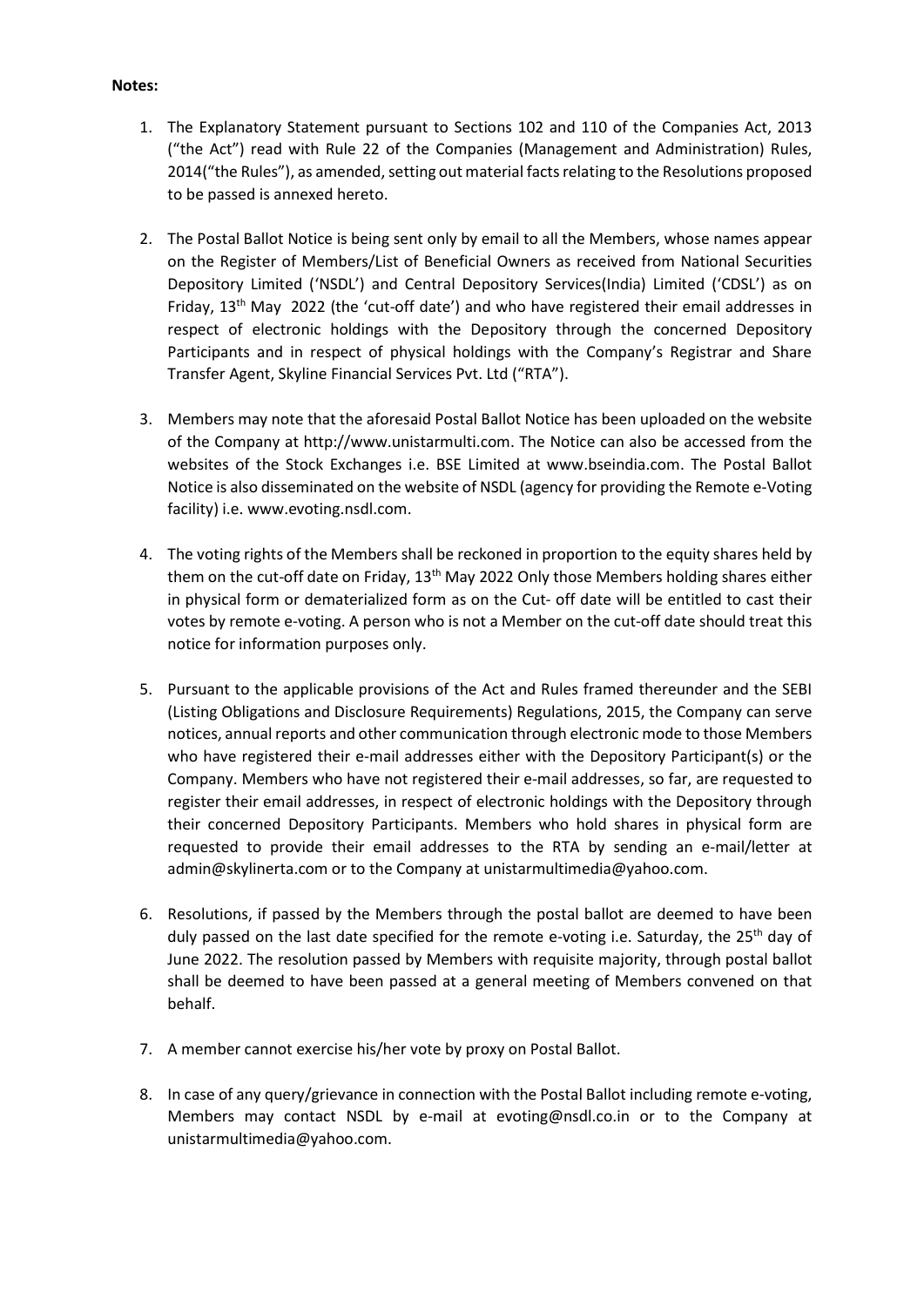- 9. The voting period begins at 9.00 hours IST on Wednesday, 25<sup>th</sup> May 2022 and ends at 17.00 hours IST on Saturday, 25<sup>th</sup> June 2022. The e-voting module would be disabled after that.
- 10. The Board has appointed Shri Suhas Bhattbhatt, Proprietor of M/s S. Bhattbhatt and Co., Practicing Company Secretary (ACS-11975 CP-10427), as the Scrutinizer to conduct the Postal Ballot - remote e-voting process in a fair and transparent manner. After completion of scrutiny of the votes, the Scrutinizer will submit his report to the Chairman of the Company. The results of the voting conducted through postal ballot (through the remote e-voting process) will be announced on or before Monday  $27<sup>th</sup>$  Day of June 2022. The results along with the Scrutinizer's Report shall be placed on the website of the Company and on the website of NSDL and shall also be communicated to BSE Limited.
- 11. Institutional/corporate members are requested to send a certified copy of the Board Resolution authorising their representative(s) to vote on their behalf, to the Scrutinizer by sending an email at sbhattbhattco@gmail.com with a copy marked to evoting@nsdl.co.in and unistarmultimedia@yahoo.com latest by 5.00 P.M. IST on Saturday,  $25<sup>th</sup>$  June 2022 (last date for e-voting) by quoting the concerned DP ID and Client ID or Folio Number.

For and on behalf of the Board of Directors,

Unistar Multimedia Limited

Nitin Mistry **Place:** Mumbai **Company Secretary Company Secretary Company Secretary Company Secretary Company Secretary Company Secretary Company Secretary Company Secretary Company Secretary Company Secretary Company Secretary Company Secretary Compa**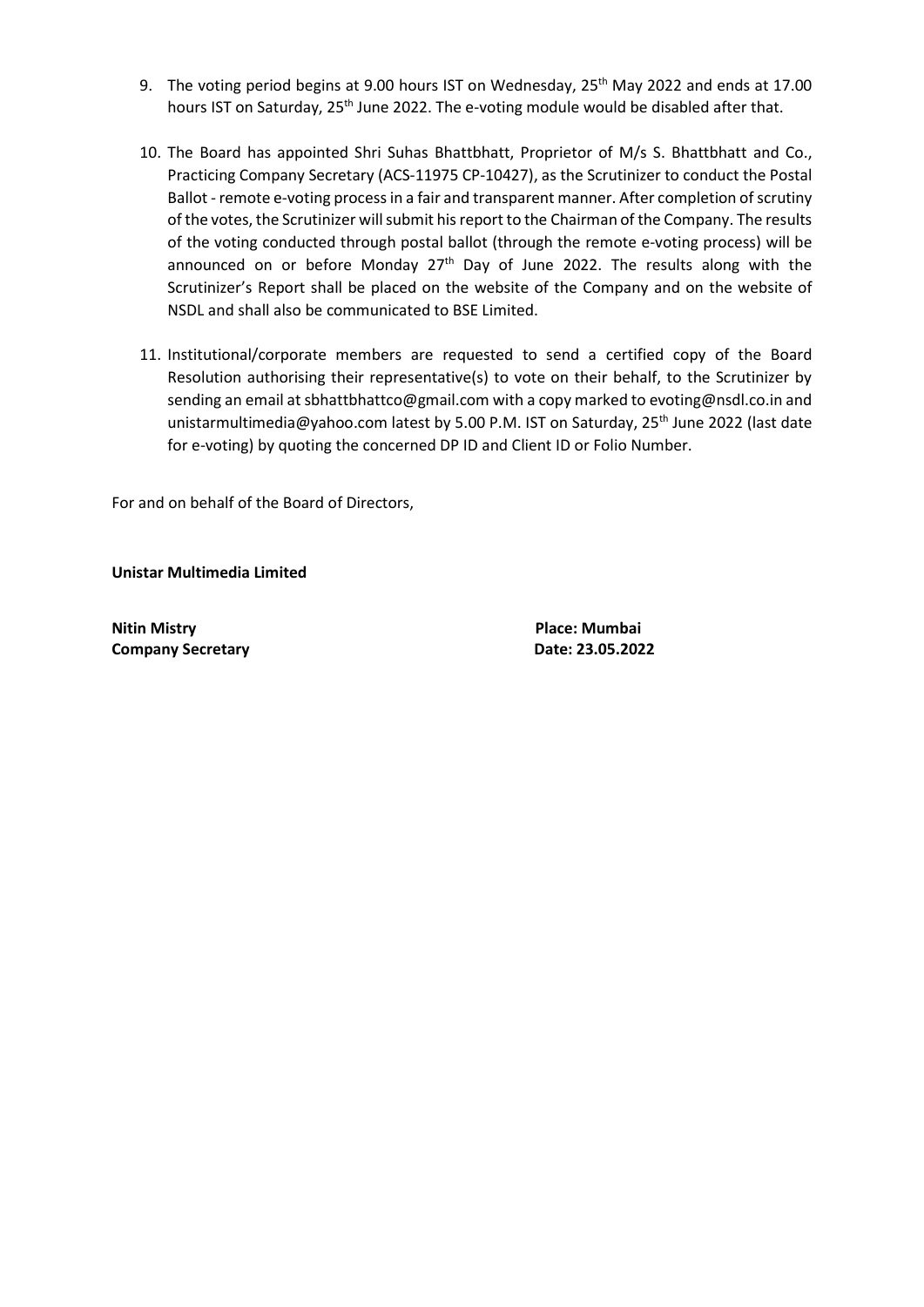### How do I vote electronically using NSDL e-Voting system?

The way to vote electronically on NSDL e-Voting system consists of "Two Steps" which are mentioned below:

### Step 1: Access to NSDL e-Voting system

### A) Login method for e-Voting for Individual shareholders holding securities in demat mode

In terms of SEBI circular dated December 9, 2020 on e-Voting facility provided by Listed Companies, Individual shareholders holding securities in demat mode are allowed to vote through their demat account maintained with Depositories and Depository Participants. Shareholders are advised to update their mobile number and email Id in their demat accounts in order to access e-Voting facility.

Login method for Individual shareholders holding securities in demat mode is given below:

| <b>Type</b>                                                                        | of   Login Method                                                                                                                                                                                                                                                                                                                                                                                                                                                                                                                                                                                                                                                                                                                                                                                                                                                    |
|------------------------------------------------------------------------------------|----------------------------------------------------------------------------------------------------------------------------------------------------------------------------------------------------------------------------------------------------------------------------------------------------------------------------------------------------------------------------------------------------------------------------------------------------------------------------------------------------------------------------------------------------------------------------------------------------------------------------------------------------------------------------------------------------------------------------------------------------------------------------------------------------------------------------------------------------------------------|
| shareholders                                                                       |                                                                                                                                                                                                                                                                                                                                                                                                                                                                                                                                                                                                                                                                                                                                                                                                                                                                      |
| Individual<br>Shareholders<br>holding<br>securities in<br>demat mode<br>with NSDL. | 1.<br>If you are already registered for NSDL IDeAS facility, please visit the e-Services<br>website of NSDL. Open web browser by typing the following URL:<br>https://eservices.nsdl.com/ either on a Personal Computer or on a mobile.<br>Once the home page of e-Services is launched, click on the "Beneficial Owner"<br>icon under "Login" which is available under "IDeAS" section. A new screen will<br>open. You will have to enter your User ID and Password. After successful<br>authentication, you will be able to see e-Voting services. Click on "Access to e-<br>Voting" under e-Voting services and you will be able to see e-Voting page. Click<br>on options available against company name or e-Voting service provider -<br>NSDL and you will be re-directed to NSDL e-Voting website for casting your<br>vote during the remote e-Voting period. |
|                                                                                    | If the user is not registered for IDeAS e-Services, the option to register is<br>2.<br>available at https://eservices.nsdl.com. Select "Register Online for IDeAS"<br>Portal or click at https://eservices.nsdl.com/SecureWeb/IdeasDirectReg.jsp                                                                                                                                                                                                                                                                                                                                                                                                                                                                                                                                                                                                                     |
|                                                                                    | 3.<br>Visit the e-Voting website of NSDL. Open web browser by typing the following<br>URL: https://www.evoting.nsdl.com/ either on a Personal Computer or on a<br>mobile. Once the home page of e-Voting system is launched, click on the icon<br>"Login" which is available under 'Shareholder/Member' section. A new screen<br>will open. You will have to enter your User ID (i.e. your sixteen digit demat<br>account number held with NSDL), Password/OTP and a Verification Code as<br>shown on the screen. After successful authentication, you will be redirected to<br>NSDL Depository site wherein you can see e-Voting page. Click on options<br>available against company name or e-Voting service provider - NSDL and you<br>will be redirected to e-Voting website of NSDL for casting your vote during the<br>remote e-Voting period.                 |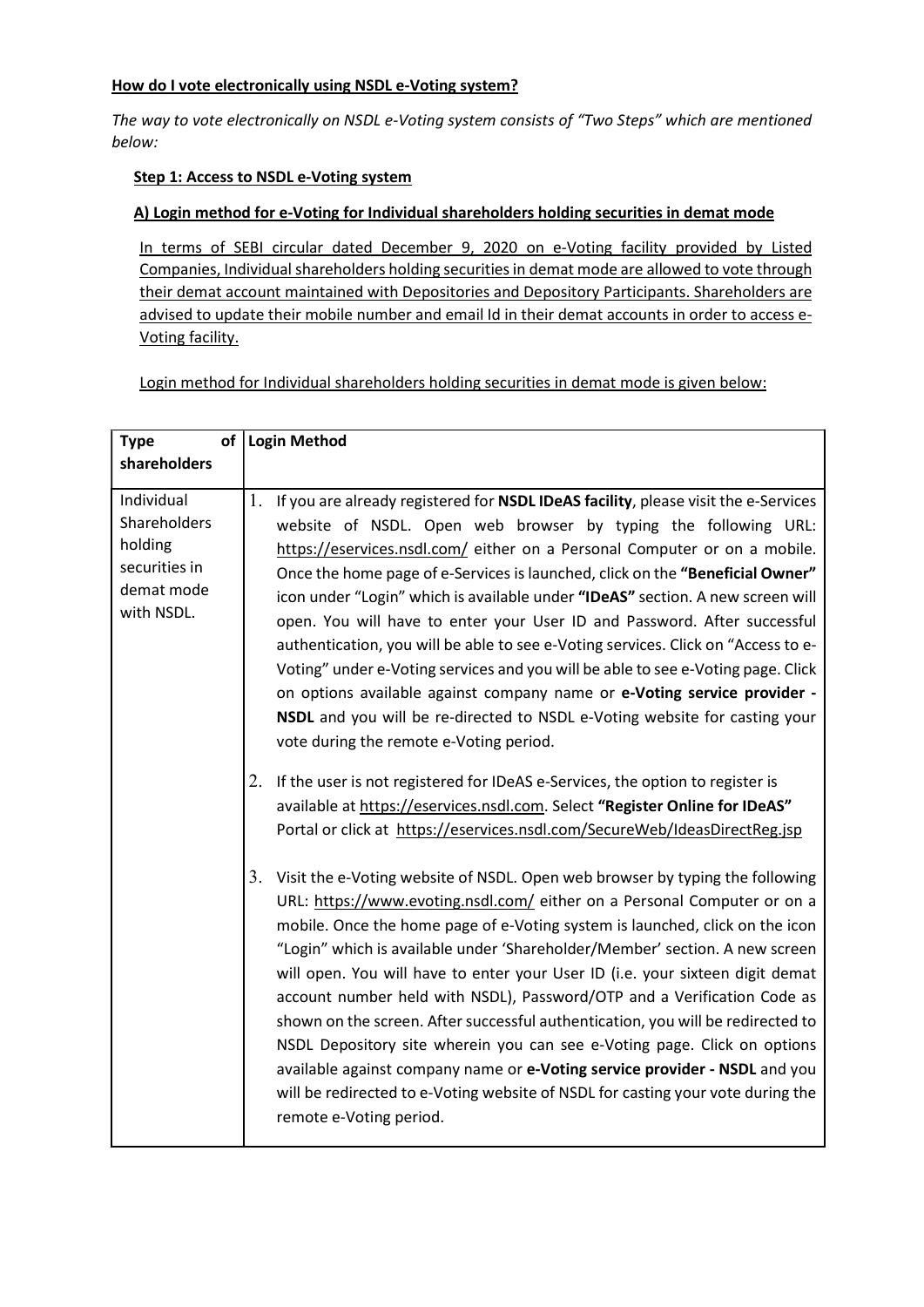| Individual<br>Shareholders | 1. Existing users who have opted for Easi / Easiest, they can login through their<br>user id and password. Option will be made available to reach e-Voting page |
|----------------------------|-----------------------------------------------------------------------------------------------------------------------------------------------------------------|
| holding                    |                                                                                                                                                                 |
| securities in              | without any further authentication. The URL for users to login to Easi / Easiest                                                                                |
| demat mode                 | are https://web.cdslindia.com/myeasi/home/login or www.cdslindia.com and                                                                                        |
| with CDSL                  | click on New System Myeasi.                                                                                                                                     |
|                            | After successful login of Easi/Easiest the user will be also able to see the E<br>2.                                                                            |
|                            | Voting Menu. The Menu will have links of e-Voting service provider i.e. NSDL.                                                                                   |
|                            | Click on NSDL to cast your vote.                                                                                                                                |
|                            | If the user is not registered for Easi/Easiest, option to register is available at<br>3.                                                                        |
|                            | https://web.cdslindia.com/myeasi/Registration/EasiRegistration                                                                                                  |
|                            | Alternatively, the user can directly access e-Voting page by providing demat<br>4.                                                                              |
|                            | Account Number and PAN No. from a link in www.cdslindia.com home page.                                                                                          |
|                            | The system will authenticate the user by sending OTP on registered Mobile &                                                                                     |
|                            | Email as recorded in the demat Account. After successful authentication, user                                                                                   |
|                            | will be provided links for the respective ESP i.e. NSDL where the e-Voting is in                                                                                |
|                            | progress.                                                                                                                                                       |
| Individual                 | You can also login using the login credentials of your demat account through                                                                                    |
| Shareholders               | your Depository Participant registered with NSDL/CDSL for e-Voting facility.                                                                                    |
| (holding                   | Once login, you will be able to see e-Voting option. Once you click on e-Voting                                                                                 |
| securities in              | option, you will be redirected to NSDL/CDSL Depository site after successful                                                                                    |
| demat mode)                | authentication, wherein you can see e-Voting feature. Click on options                                                                                          |
| login through              | available against company name or e-Voting service provider-NSDL and you                                                                                        |
| their depository           | will be redirected to the e-Voting website of NSDL for casting your vote during                                                                                 |
| participants               | the remote e-Voting period.                                                                                                                                     |
|                            |                                                                                                                                                                 |

Important note: Members who are unable to retrieve User ID/ Password are advised to use Forget User ID and Forget Password option available at the abovementioned website.

## Helpdesk for Individual Shareholders holding securities in demat mode for any technical issues related to login through Depository i.e. NSDL and CDSL.

| Login type                                                                           | <b>Helpdesk details</b>                                                                                                                                                           |
|--------------------------------------------------------------------------------------|-----------------------------------------------------------------------------------------------------------------------------------------------------------------------------------|
| Individual<br>Shareholders<br>holding<br>demat<br>in<br>securities<br>mode with NSDL | Members facing any technical issue in login can contact NSDL helpdesk by<br>sending a request at evoting@nsdl.co.in or call at toll free no.: 1800 1020<br>990 and 1800 22 44 30  |
| Individual<br>Shareholders holding<br>securities in demat<br>mode with CDSL          | Members facing any technical issue in login can contact CDSL helpdesk by<br>sending a request at helpdesk.evoting@cdslindia.com or contact at 022-<br>23058738 or 022-23058542-43 |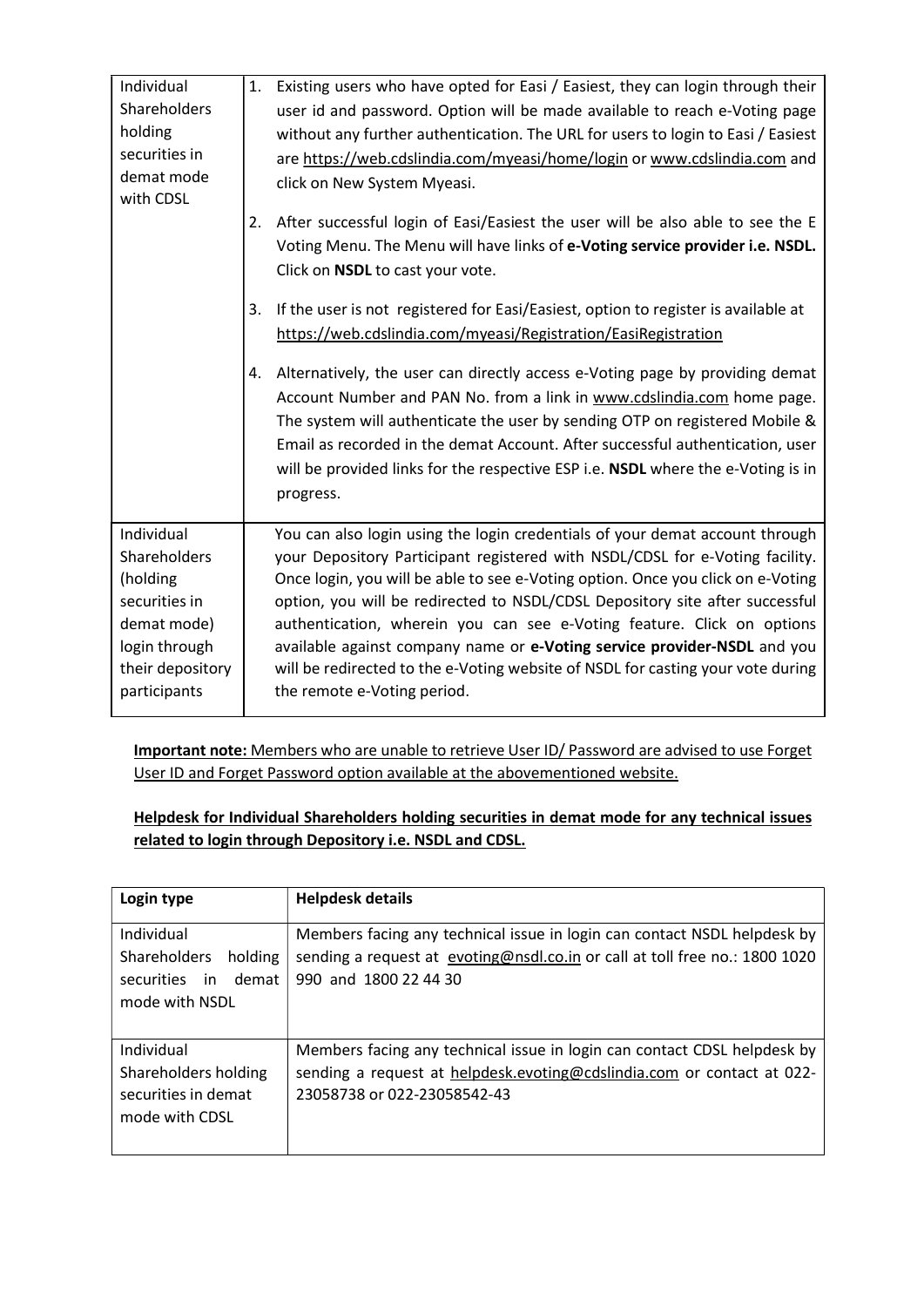### B) Login Method for shareholders other than Individual shareholders holding securities in demat mode and shareholders holding securities in physical mode.

### How to Log-in to NSDL e-Voting website?

- 1. Visit the e-Voting website of NSDL. Open web browser by typing the following URL: https://www.evoting.nsdl.com/ either on a Personal Computer or on a mobile.
- 2. Once the home page of e-Voting system is launched, click on the icon "Login" which is available under 'Shareholder/Member' section.
- 3. A new screen will open. You will have to enter your User ID, your Password/OTP and a Verification Code as shown on the screen.

Alternatively, if you are registered for NSDL eservices i.e. IDEAS, you can log-in at https://eservices.nsdl.com/ with your existing IDEAS login. Once you log-in to NSDL eservices after using your log-in credentials, click on e-Voting and you can proceed to Step 2 i.e. Cast your vote electronically.

4. Your User ID details are given below :

| Manner of holding shares i.e. Your User ID is:<br>Demat (NSDL or CDSL) or Physical |                                                                                                                                                                                 |
|------------------------------------------------------------------------------------|---------------------------------------------------------------------------------------------------------------------------------------------------------------------------------|
| a) For Members who hold shares in<br>demat account with NSDL.                      | 8 Character DP ID followed by 8 Digit Client ID<br>For example if your DP ID is IN300*** and Client ID<br>12****** then<br>is.<br>your user<br>ID<br>is<br>IN300***12******.    |
| b) For Members who hold shares in<br>demat account with CDSL.                      | 16 Digit Beneficiary ID<br>For example if your Beneficiary<br>ID<br>is<br>12************** then<br>your user ID<br>is<br>17**************                                       |
| c) For Members holding shares in<br>Physical Form.                                 | <b>EVEN</b><br>Number followed by<br>Folio<br>Number<br>registered with the company<br>For example if folio number is 001*** and EVEN is<br>101456 then user ID is 101456001*** |

5. Password details for shareholders other than Individual shareholders are given below: 6.

- a) If you are already registered for e-Voting, then you can user your existing password to login and cast your vote.
- b) If you are using NSDL e-Voting system for the first time, you will need to retrieve the 'initial password' which was communicated to you. Once you retrieve your 'initial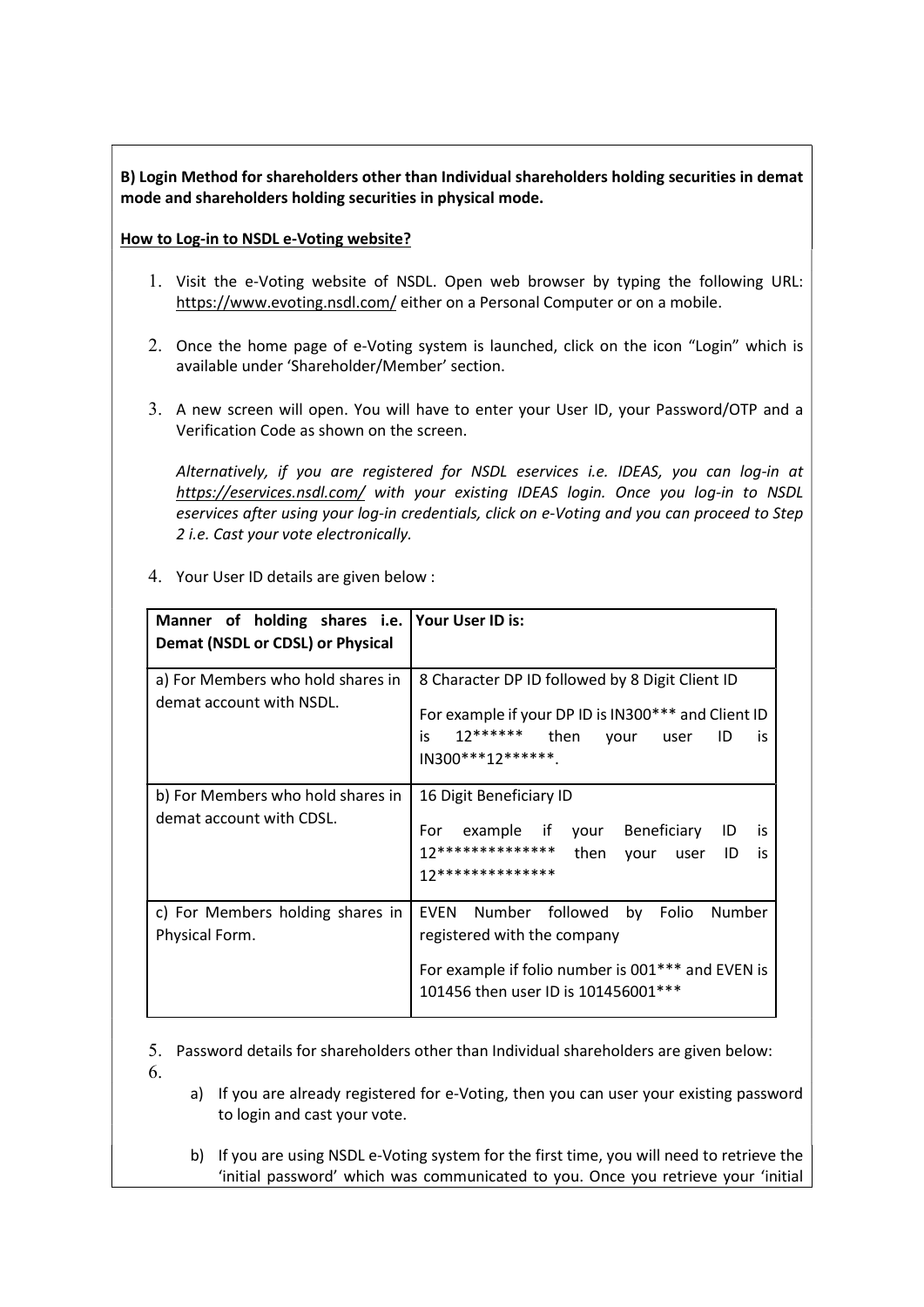password', you need to enter the 'initial password' and the system will force you to change your password.

- c) How to retrieve your 'initial password'?
	- (i) If your email ID is registered in your demat account or with the company, your 'initial password' is communicated to you on your email ID. Trace the email sent to you from NSDL from your mailbox. Open the email and open the attachment i.e. a .pdf file. Open the .pdf file. The password to open the .pdf file is your 8 digit client ID for NSDL account, last 8 digits of client ID for CDSL account or folio number for shares held in physical form. The .pdf file contains your 'User ID' and your 'initial password'.
	- (ii) If your email ID is not registered, please follow steps mentioned below in process for those shareholders whose email ids are not registered
- 7. If you are unable to retrieve or have not received the " Initial password" or have forgotten your password:
	- a) Click on "Forgot User Details/Password?"(If you are holding shares in your demat account with NSDL or CDSL) option available on www.evoting.nsdl.com.
	- b) Physical User Reset Password?" (If you are holding shares in physical mode) option available on www.evoting.nsdl.com.
	- c) If you are still unable to get the password by aforesaid two options, you can send a request at evoting@nsdl.co.in mentioning your demat account number/folio number, your PAN, your name and your registered address etc.
	- d) Members can also use the OTP (One Time Password) based login for casting the votes on the e-Voting system of NSDL.
- 8. After entering your password, tick on Agree to "Terms and Conditions" by selecting on the check box.
- 9. Now, you will have to click on "Login" button.
- 10. After you click on the "Login" button, Home page of e-Voting will open.

#### Step 2: Cast your vote electronically on NSDL e-Voting system.

#### How to cast your vote electronically on NSDL e-Voting system?

- 1. After successful login at Step 1, you will be able to see all the companies "EVEN" in which you are holding shares and whose voting cycle.
- 2. Select "EVEN" of company for which you wish to cast your vote during the remote e-Voting period.
- 3. Now you are ready for e-Voting as the Voting page opens.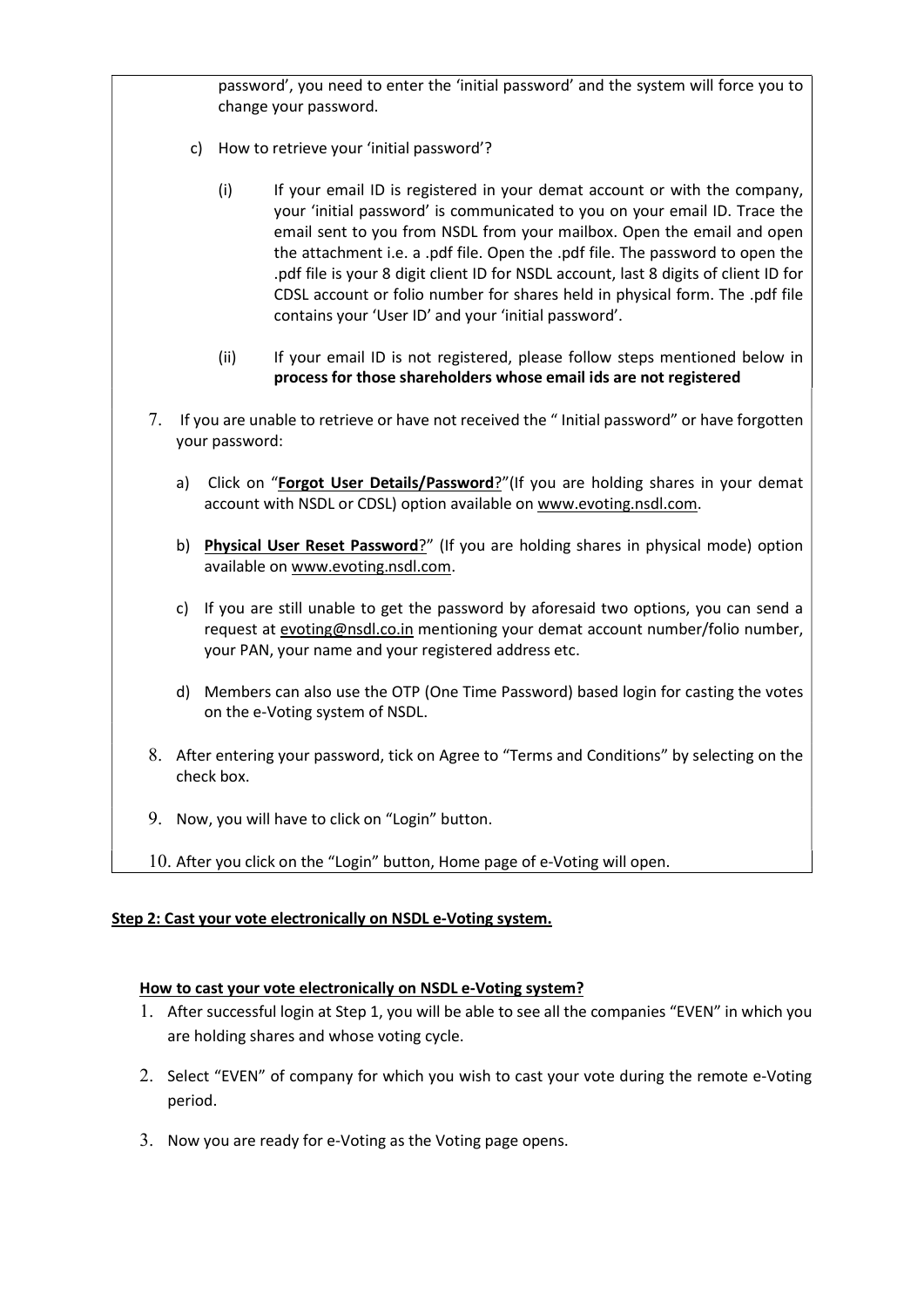- 4. Cast your vote by selecting appropriate options i.e. assent or dissent, verify/modify the number of shares for which you wish to cast your vote and click on "Submit" and also "Confirm" when prompted.
- 5. Upon confirmation, the message "Vote cast successfully" will be displayed.
- 6. You can also take the printout of the votes cast by you by clicking on the print option on the confirmation page.
- 7. Once you confirm your vote on the resolution, you will not be allowed to modify your vote.

### General Guidelines for shareholders

- 1. Institutional shareholders (i.e. other than individuals, HUF, NRI etc.) are required to send scanned copy (PDF/JPG Format) of the relevant Board Resolution/ Authority letter etc. with attested specimen signature of the duly authorized signatory(ies) who are authorized to vote, to the Scrutinizer by e-mail to sbhattbhattco@gmail.comwith a copy marked to evoting@nsdl.co.in.
- 2. It is strongly recommended not to share your password with any other person and take utmost care to keep your password confidential. Login to the e-voting website will be disabled upon five unsuccessful attempts to key in the correct password. In such an event, you will need to go through the "Forgot User Details/Password?" or "Physical User Reset Password?" option available on www.evoting.nsdl.com to reset the password.
- 3. In case of any queries, you may refer the Frequently Asked Questions (FAQs) for Shareholders and e-voting user manual for Shareholders available at the download section of www.evoting.nsdl.com or call on toll free no.: 1800 1020 990 and 1800 22 44 30 or send a request at evoting@nsdl.co.in

Process for those shareholders whose email ids are not registered with the depositories for procuring user id and password and registration of e mail ids for e-voting for the resolutions set out in this notice:

- 1. In case shares are held in physical mode please provide Folio No., Name of shareholder, scanned copy of the share certificate (front and back), PAN (self attested scanned copy of PAN card), AADHAR (self attested scanned copy of Aadhar Card) by email tounistarmultimedia@yahoo.com
- 2. In case shares are held in demat mode, please provide DPID-CLID (16 digit DPID + CLID or 16 digit beneficiary ID), Name, client master or copy of Consolidated Account statement, PAN (self attested scanned copy of PAN card), AADHAR (self attested scanned copy of Aadhar Card) to unistarmultimedia@yahoo.comIf you are an Individual shareholders holding securities in demat mode, you are requested to refer to the login method explained at step 1 (A) i.e. Login method for e-Voting for Individual shareholders holding securities in demat mode.
- 3. Alternatively shareholder/members may send a request to evoting@nsdl.co.in for procuring user id and password for e-voting by providing above mentioned documents.
- 4. In terms of SEBI circular dated December 9, 2020 on e-Voting facility provided by Listed Companies, Individual shareholders holding securities in demat mode are allowed to vote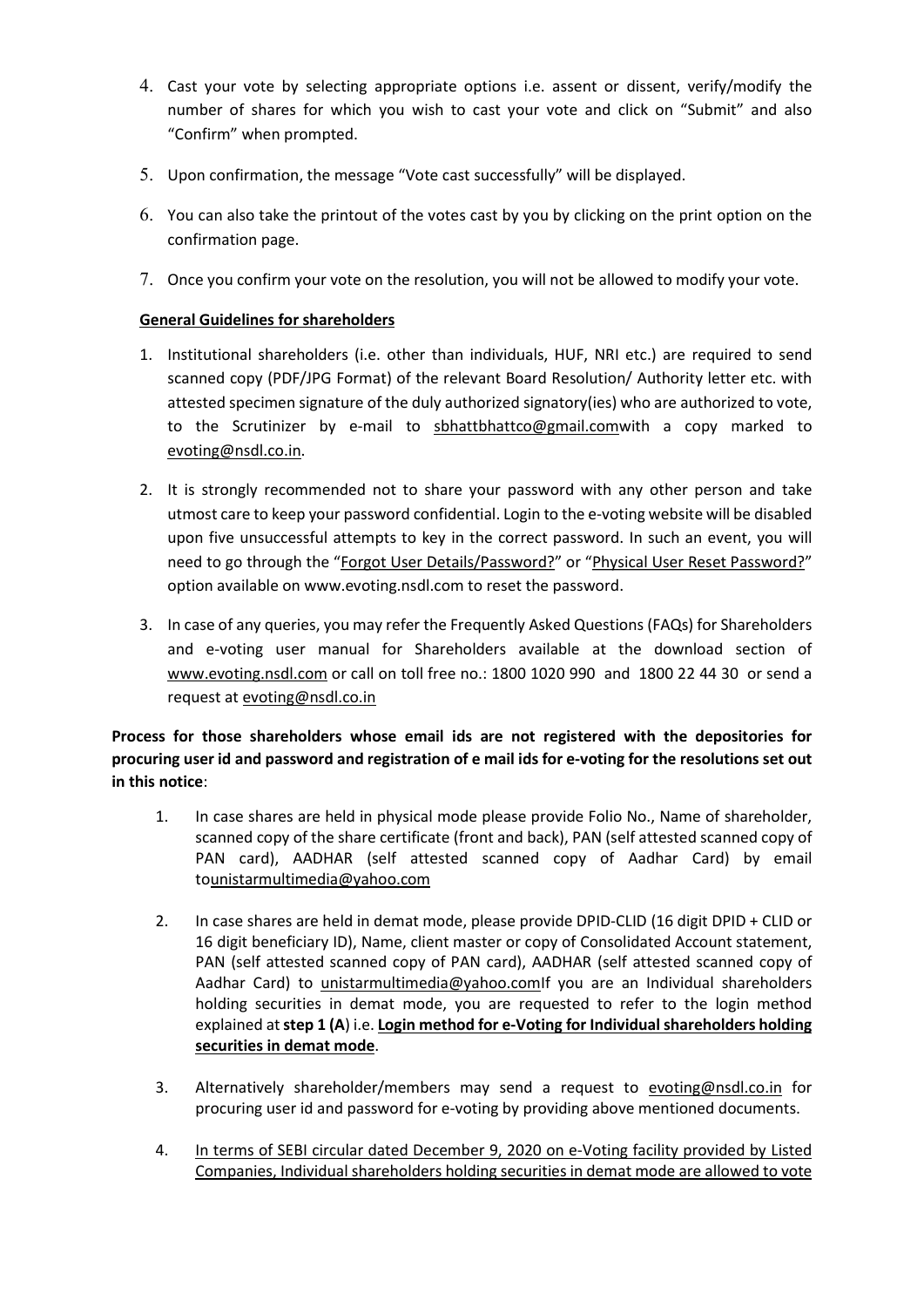through their demat account maintained with Depositories and Depository Participants. Shareholders are required to update their mobile number and email ID correctly in their demat account in order to access e-Voting facility.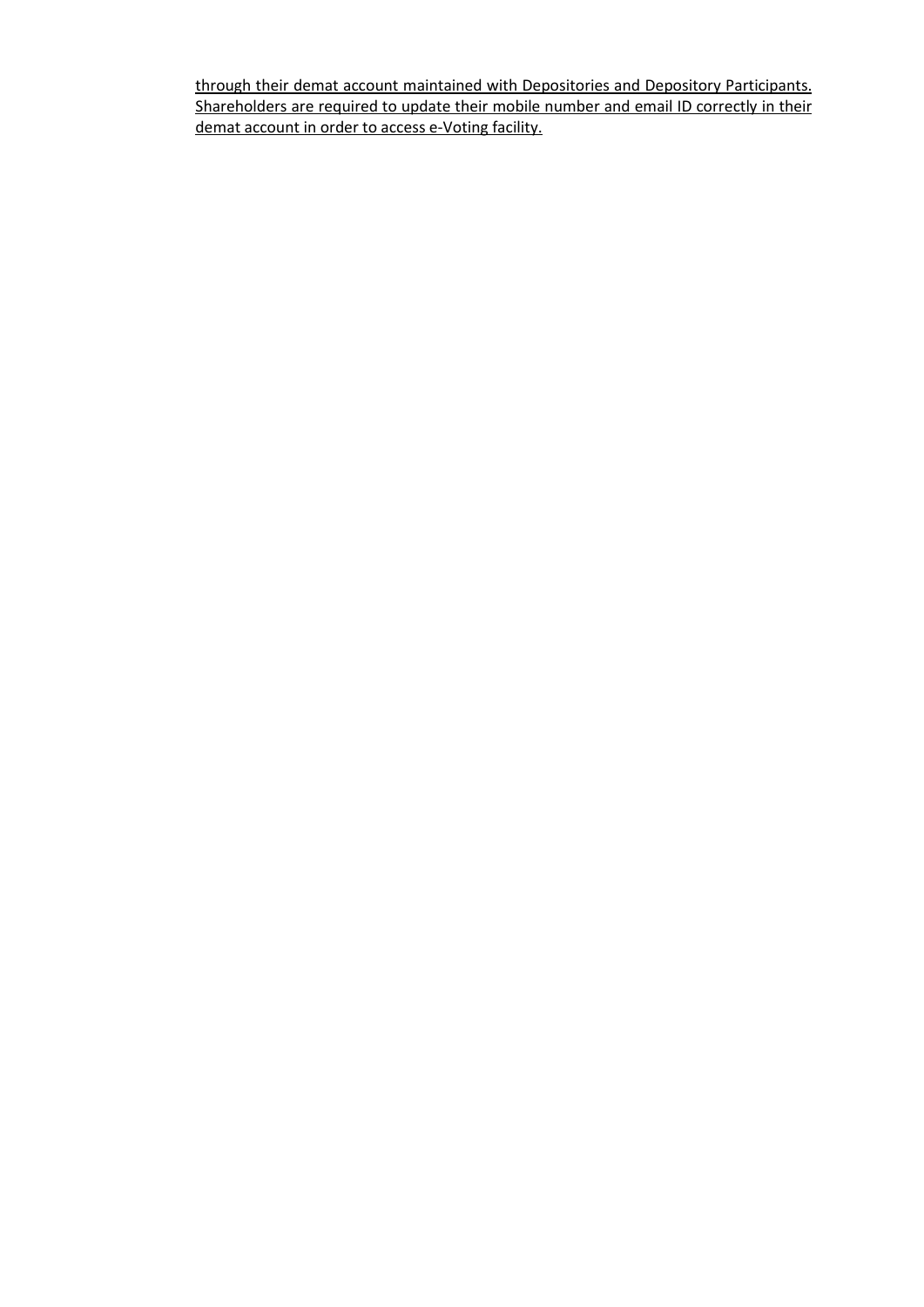#### EXPLANATORY STATEMENT PURSUANT TO SECTION 102 OF THE COMPANIES ACT, 2013

#### Item No. 1 & 2

The Board of Directors at their meeting held on 9th May 2022 had approved the Fund Raising options by way of Rights Issue or any other method linked to equity/preference shares/any instrument or securities representing convertible securities subject to approval of Members of the Company as applicable and any regulatory/statutory approvals, if any.

Currently, the Authorised Share Capital as per the Memorandum of Association ("MOA") does not have adequate headroom, therefore, the Authorised Share Capital of the Company needs to be increased from existing Rs.10,20,00,000/- (Rupees Ten Crores Twenty Lakhs Only) divided into 1,02,00,000 (One Crore Two lakhs) Equity shares of Rs. 10/- (Rupees Ten Only) each to Rs.25,00,00,000/- (Rupees Twenty Five Crores Only) divided into 2,50,00,000 (Two Crores Fifty Lakhs) Equity shares of Rs. 10/- (Rupees Ten Only) each , by creation of additional Rs. 14,80,00,000/- (Rupees Fourteen Crore Eighty Lakhs only) divided into 1,48,00,000 (One Crores Forty Eight Lakhs) Equity Shares of Rs.10/- (Rupees Ten only) each ranking pari passu with the existing equity shares in all respects, to create adequate headroom for considering the said fund raising.

Consequently, the Capital Clause V of the Memorandum of Association of the Company requires to be altered which requires members approval. Therefore, approval of the Members of the Company is being sought by way of special resolution for the alteration of the Capital Clause of the Memorandum of Association of the Company.

The draft amended copy of the Memorandum of Association of the Company is available for inspection at the Registered Office of the Company on all working days between 10:00 a.m. to 1:00 p.m.

The Board commends the Special Resolutions set out at Item No. 1 and 2 of the Notice for the approval of the Members. None of the Directors and Key Managerial Personnel of the Company, or their relatives, are concerned or interested in the above said resolution, except as a member of the Company.

#### Item No. 3

Ms. Priyanka Sodagar (DIN: 09614744) was appointed as an Independent Director of the Company by dated 23rd May, 2022 for a period of Five years. Pursuant to the provisions of Section 152 (2) of the Companies Act, 2013 every director of the Company has to be appointed in the General Meeting of the Company. Further pursuant to SEBI (LODR) Regulations, 2015 every listed entity shall ensure that approval of shareholders for appointment of a person on the Board of Directors is taken at next General Meeting or within a time period of three months from the date of appointment, whichever is earlier. Therefore, approval of the shareholders is sought for regularisation of the appointment of Ms. Priyanka Sodagar as an Independent Director on the same terms and conditions as determined by the Board of Directors.

Ms. Priyanka Sodagar is not disqualified from being appointed as a Director in terms of Section 164 of the Companies Act, 2013. As an Independent Director, she is entitled to get sitting fee for Board Meetings and Board Level Committee Meetings attended by her.

She does not hold any Shares in the Company and she does not have any relationship with other Directors/Manager/KMP of the Company.

Except Ms Priyanka Sodagar, being an appointee, none of the Directors, Key Managerial Personnel of the Company or their relatives is in any way, concerned or interested, financially or otherwise.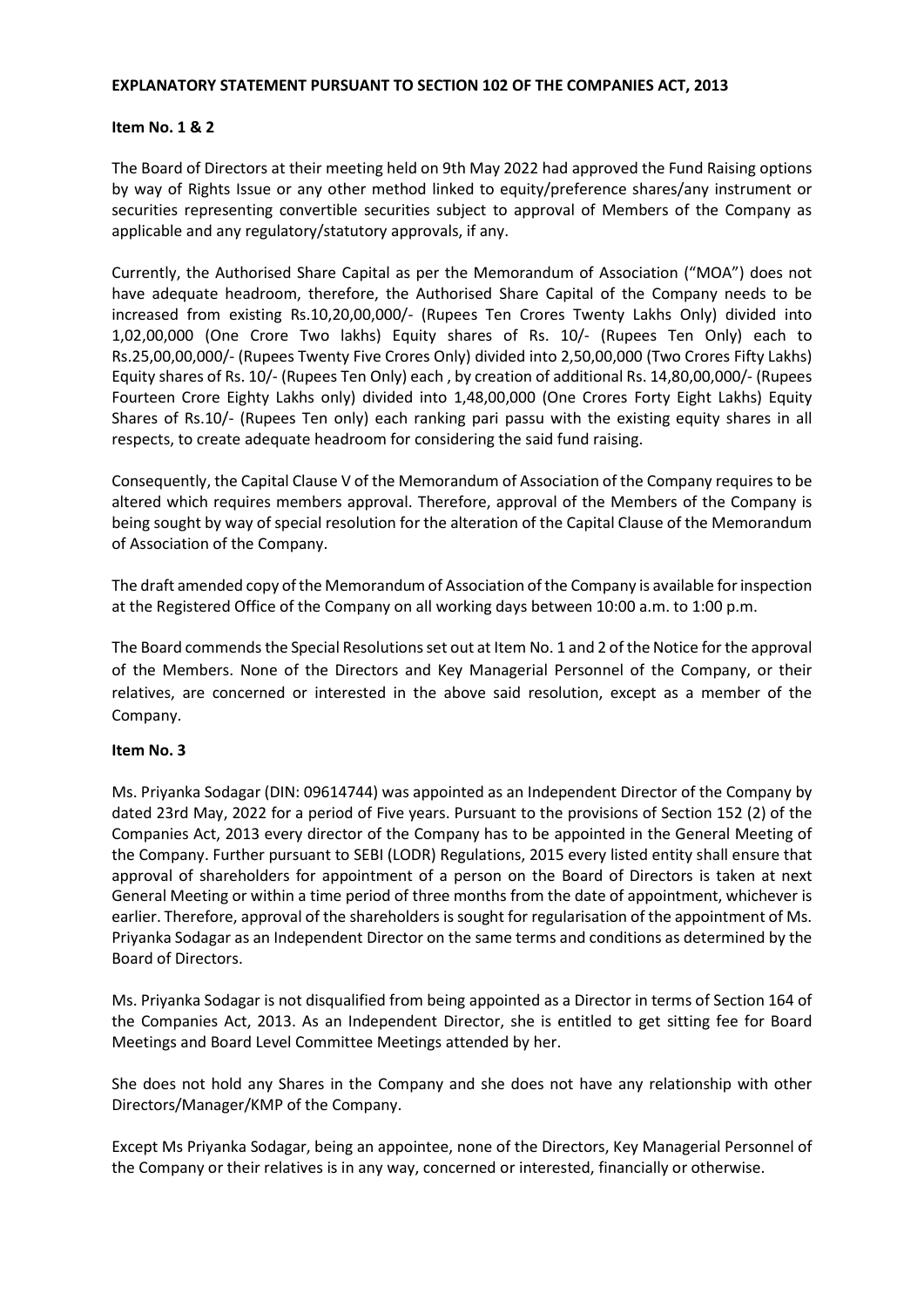The Board of Directors of your Company recommends passing of the resolution as set out at Item No. 3 as Special Resolution.

Brief resume of Ms. Priyanka Sodagar is annexed.

For and on behalf of the Board of Directors,

Unistar Multimedia Limited

Nitin Mistry **Place:** Mumbai Company Secretary **Date: 23.05.2022**